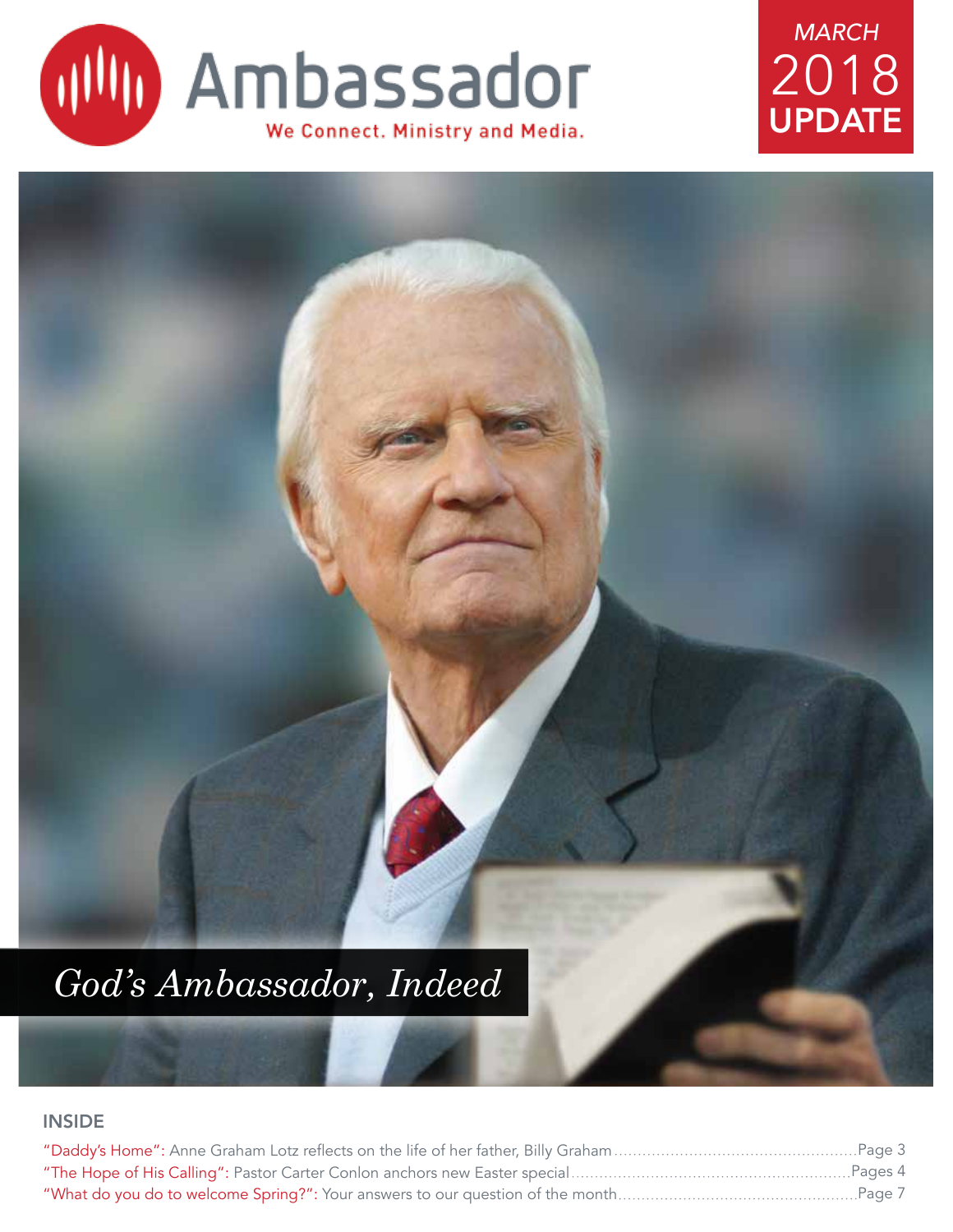

New from Focus on the Family is the 2018 edition of *A Parent's Guide to Today's Technology*. Designed to address concerns on everything from Facebook to mobile phones—and much more—the guide provides insight on how to guide your family through the burgeoning digital assault.

After years of prayer and dialog, Revive Our Hearts has announced a new partnership with Radio Shema in Turkey with plans to translate materials



including broadcast of the program in Turkish. Nearly 15% of the country (12.3 million people) are reached by stations operated by Shema.



There will always be more to see than time to see it (!) at Museum of the Bible (Washington DC). This month,

a special lecture series continues focusing appropriately on *Stations of the Cross*. Check the Museum website for more details on this and other special events and exhibits.



 $2$   $1$ 

Evangelism Explosion (Share Life Today) has announced the Equip America initiative with workshops scheduled for Oklahoma City,

Fort Lauderdale and New York City—with more to be announced. John Sorensen, EE President, has noted "every believer needs to be equipped to boldly, confidently, and kindly share their faith in Jesus."

#### DID YOU KNOW? **THE LATEST FROM AMB-OS**

#### *New to Amb-OS!*

Beth Moore's two-minute daily short feature is now available on Amb-OS. It's called *A Quick Word* and comes from Living Proof Ministries. Beth Moore is dedicated to biblical literacy and committed to guide believers to love and live on God's Word. It's a perfect supplement to listeners already participating in Beth's Bible studies at their church. Contact Tracy Everson at 469-454-0006 or tracy@dunhamandcompany.com for more information.



Also new to Amb-OS is *Understanding the Times* with Jan Markell, a radio ministry of Olive Tree Ministries. *Understanding the Times* is a weekly, 57-minute interview and commentary-driven program that helps listeners understand the end times according to the Bible, and explains current world events in light of biblical prophecy. Also available is a one-minute weekly commentary, *Understanding the Times Minute*. For more information, contact The Hibbard Group at 609-678-0334 or email Jack Hibbard, jack@thehibbardgroup.com.

*Called2Action* with Steve Noble is LIVE Weekdays at 4PM Eastern. The evocative program combines politics, theology, pop culture, ministries and personal testimonies into a powerful program that will engage your listeners. Steve Noble calls himself "an ordinary man that believes in an extraordinary God." Steve has a unique ability to apply conservative theology to the complex issues of the day that moves the conversation out of the Ivory Tower and onto Main Street.

To schedule *Called2Action* on your receiver, please send your station particulars (including your AMR-100's serial number) in an email to programs@amb-os.com or call 877-AMBOS2U. To learn more about Steve Noble, Called2Action and to hear previous broadcasts, visit C2AToday.com.

The longstanding practical broadcast, *Guidelines for Living* with Dr. Harold Sala, is also now available on Amb-OS. It's a powerful five-minute daily feature, packed with practical application of God's Word to everyday issues of life. *Guidelines* offers insightful, engaging and to-the-point devotionals on a broad range of topics of Christian living.

Also new to Amb-OS from Guidelines is *Encouraging Words* with Darlene Sala. Darlene reminds listeners of their worth to God, their potential and important role in the world. It's a weekly, two-minute feature that is filled with uplifting and affirming thoughts from Scripture.

Programs are available on Amb-OS and FTP. Should you have any questions, please contact Luisa Collopy at 949- 582-5001 or luisa@guidelines.org.





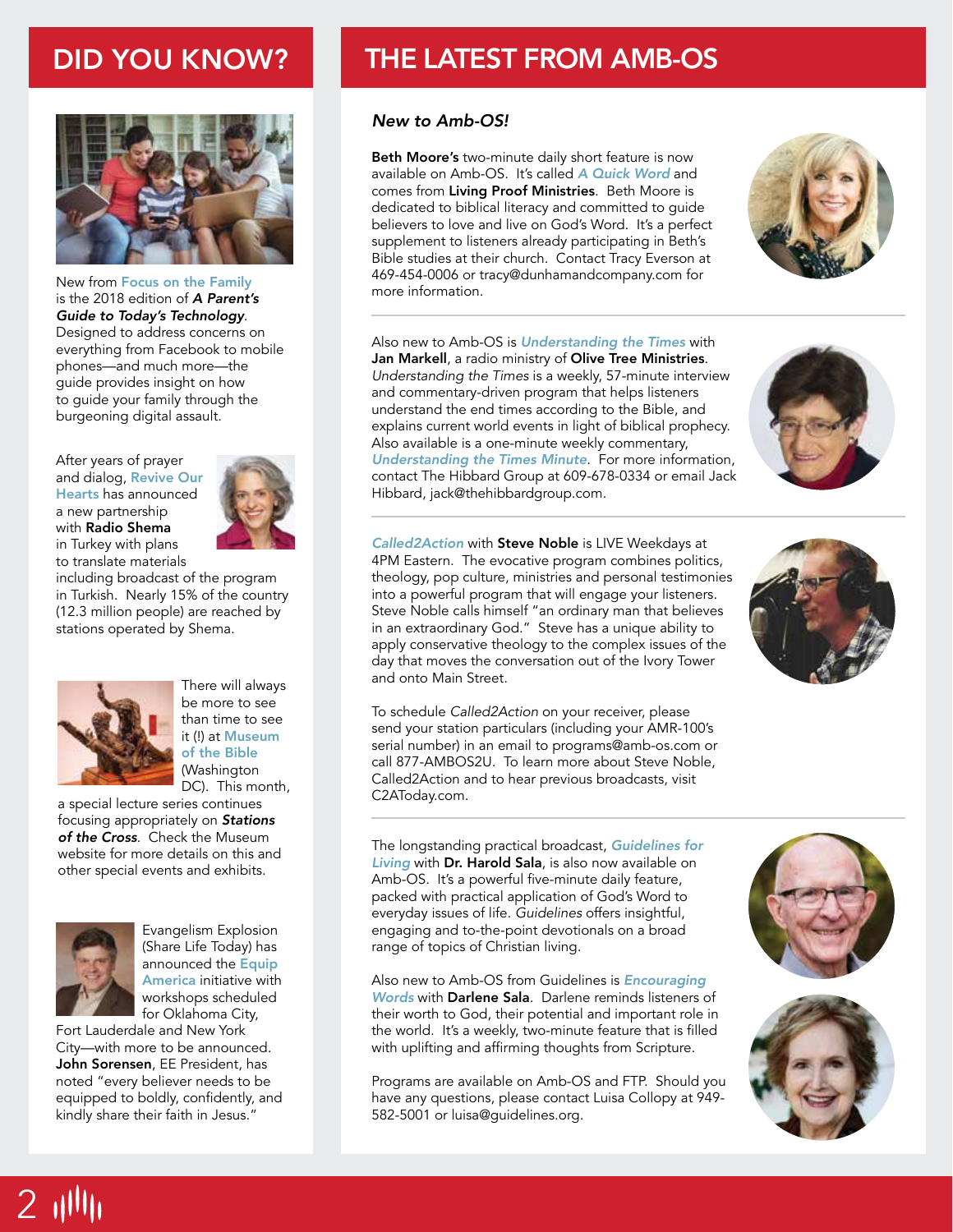# **BILLY GRAHAM** *Remembering*

*It is a privilege to serve Anne Graham Lotz with "Daily Light for Daily Living" and "Light for Living"—features that reflect her deep commitment to Jesus and her ability to eloquently share the wisdom of His Word. It's also a reflection of the remarkable influence of her godly parents as evidenced by her thoughts on homegoing of her dad. We join the millions globally who rejoice that Billy Graham is now face to face with the God he served so passionately (Revelation 22:3-4).*

My Father's legacy is one that encompasses the world…and engulfs my own life. When I think of him, I don't think of Billy Graham, the public figure. I think of my Daddy. The one who was always a farmer at heart. Who loved his dogs and his cat. Who followed the weather patterns almost as closely as he did world events. Who wore old blue jeans, comfortable

sweaters, and a baseball cap. Who loved lukewarm coffee, sweet ice tea, one scoop of ice cream, and a plain hamburger from McDonald's. Who was interested in everything and everyone, from the small to the great. Whose mind remembered details that even a computer would have trouble recalling.

But when I think of him I also think of his message because he was immersed in it. Saturated in it. He *was* his message…a simple man who had responded to God's love by placing his faith in Jesus, receiving the assurance that his sins were forgiven, that he would not perish, but would have everlasting life. Simple faith. Faith that now matters more than anything else.

For years, over his head as he preached was the banner that quoted the words of Jesus: *I am the Way, the Truth, and the Life*. Jesus completed that sentence by saying that *no one comes to the Father but by Me*. Based on what Jesus said, Daddy is safely with the Father. In Heaven. Daddy not only claimed Jesus as the only Way to God, he lived by the Truth publicly on platforms and privately behind closed doors, and is now enjoying real Life.

I have often stated that I was raised by a single parent because ministry took my father away from our family—for weeks and months at a time. Daddy estimated that he was gone from

home approximately 60 percent of his children's growing-up years. Now, he has left again. This time, he will not be coming back. At least, not until Jesus does, too.

While he may be physically absent and his voice silent, I am confident that his message will continue to reverberate

#### *"Daddy is Home"*



throughout the generations to come. My prayer on this day of his move to Our Father's House is that his death will be a rallying cry. That tens of thousands of pastors, teachers, evangelists, and ordinary men and women will rise up to take his place. That they will take up his message like a baton being passed in a relay race and faithfully pass it on to those with whom they come in contact. Because Daddy's message is God's message. And it's a message of genuine hope for the future, of love for the present, of forgiveness for the past.

It's a message, when received, that brings a fresh beginning, unshakable joy, unexplainable peace, eternal significance, meaning and purpose to

life, and opens Heaven's door.

It was this message, which Daddy carried to the world, that penetrated my own heart as a young girl and has created in me a personal, passionate resolve to communicate it myself to as many people as possible. And so, even as my tears seem to be unending, I silently rededicate my life to picking up and passing on the baton. *Would you do the same?*

true ration hoff

3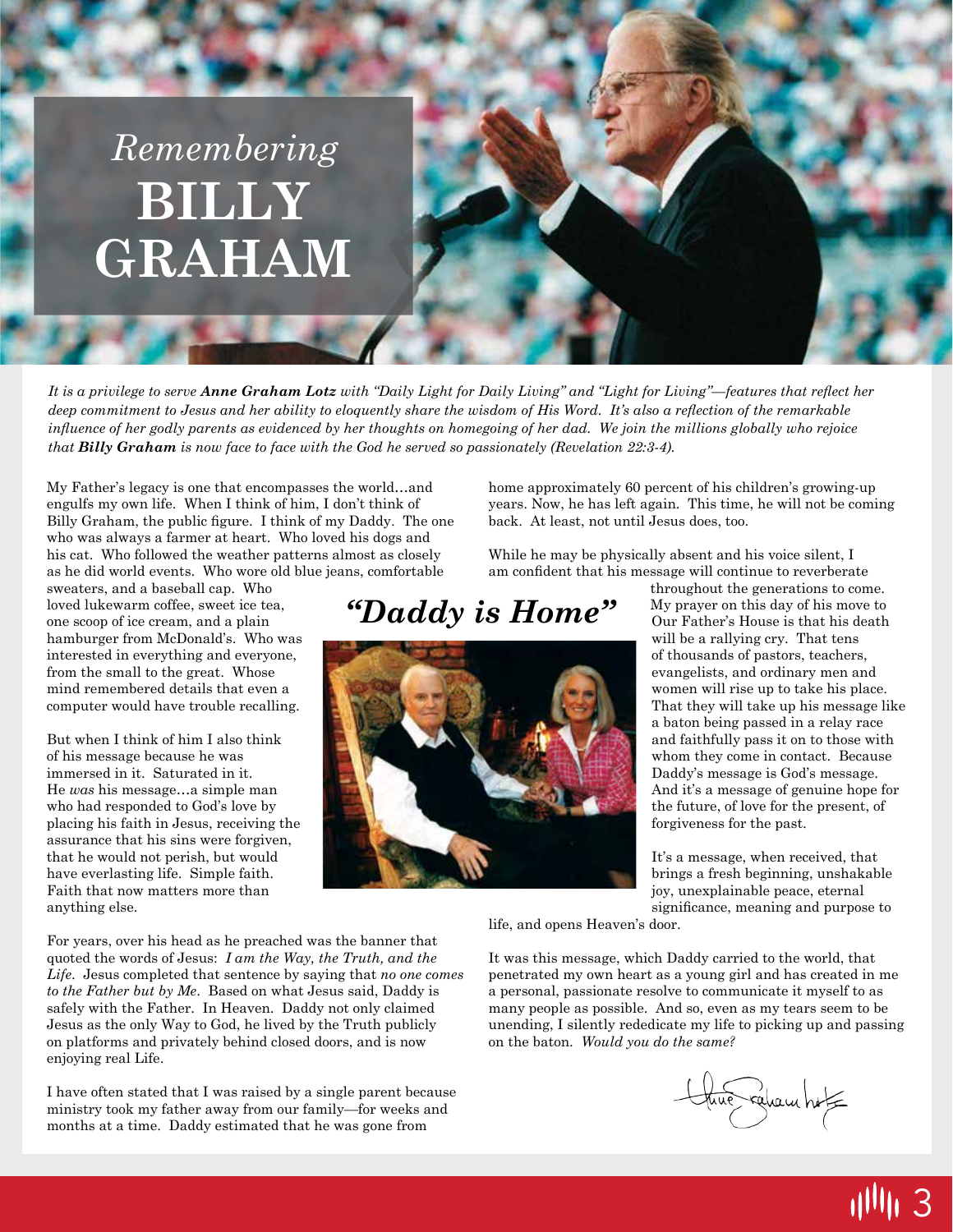## **NEW** RADIO

# THE HOPE OF HIS CALLING

# *Carter Conlon Anchors NEW Easter Special* RESURRECTION SUNDAY "The joy of the Lord begins

In this new 25:00 holiday special, Pastor Carter Conlon of Times Square Church (NYC) brings a message filled with hope in the risen Christ—and there's no time in our history when hope is needed any more than it is today!

From the opening with the Gospel choir proclaiming "Christ is Risen—Hallelujah!" to the closing prayer, Carter's Easter message is filled with hope—a message to be shared in a season of doubt and skepticism!

Listeners will come away reminded of God's promise of redemption, of the power of walking in a living relationship with the Son of God.

*Visit ambaa.com/special-programming for more details. Contact Haley@ambaa.com for audition and clearance.* 



#### COMING UP

As a pastor known for commitment to prayer, Carter Conlon speaks to the heart for the National Day of Prayer (Thursday, May 3) in a 25:00 radio special with the reminder that *"In God We Trust."* 

when you and I begin to understand that it's all Jesus and none of me!"



## ALSO AHEAD

*"Watch this space" for news on two additional programs slated to launch later in 2018.*



*Core Christianity* will feature renowned theologian Michael Horton in a unique "Question and Answer" setting—it's all about helping every believer engage the world with the gospel of Jesus Christ.



Long a supporter of Christian radio, Thrivent Financial's objective is to help men and women, couples and families, uniquely connect faith and finances in order to dare to live generously.

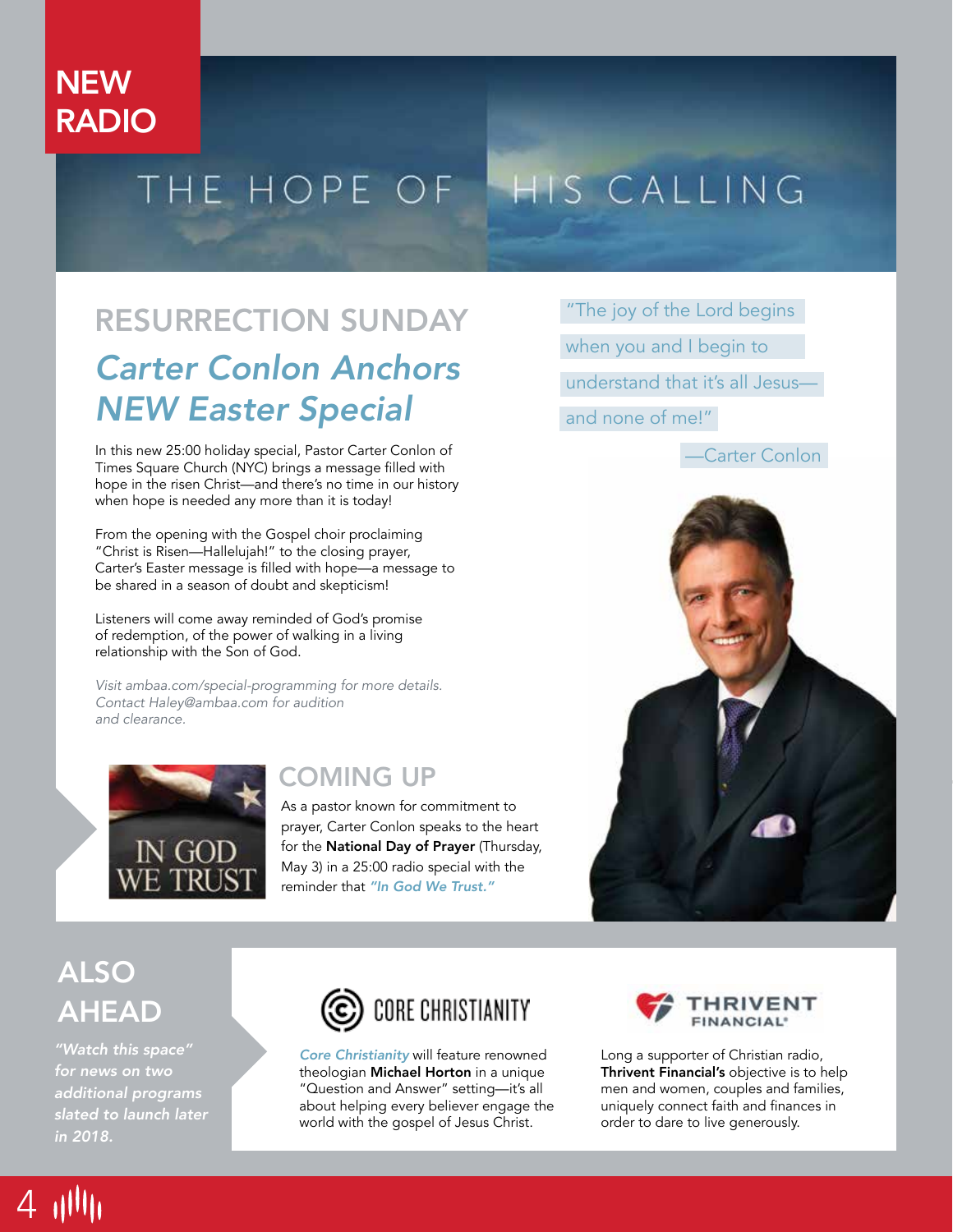

# **HAVEN**

Take a look at the board and you'll see it wasn't all "fun and games" (despite the pix!) when Ambassador was pleased to host Haven's "Digital Marketing Summit" recently. The day's focus on new technology for the timeless message that is Haven's tagline ("telling the Great Story that's all about Jesus") created a long "to do" list for the team.

*Participants included:* Charles Morris; Andrew Canavan; Tamara Chamberlain; Stephen McCaskell; Troy Lamberth; Corum Hughes; Hilary Barreto; Richard Dendy (Executive Director of Haven Canada); Dan Warne (Director & Speaker for *El Faro de Redención*); Eddy Garcia (Producer for *El Faro*); Verito Garcia (Assistant Producer for *El Faro*); Jeremy Conrad and Jonathan Petersen (Bible Gateway) and Mitchell Dong (Social Media Examiner) … with Jim, Selah and Leah from AAA!



# GRACE TO YOU

This month, longtime Executive Director of Grace to You, Phil Johnson, will move permanently into the role of on-air host for the broadcast. Phil has been closely associated with John MacArthur since 1981 and will be familiar to listeners who have heard Phil's dialog with John in many interviews.

In making the transition, Jay Flowers has noted the organization's deep appreciation for Carl Miller who has anchored the program for more than two decades (and is an Ambassador alum (2!).



川川 5

*Pictured: Jay Flowers, Phil Johnson, Jim Sanders, Corey Williams, Kaj Burns*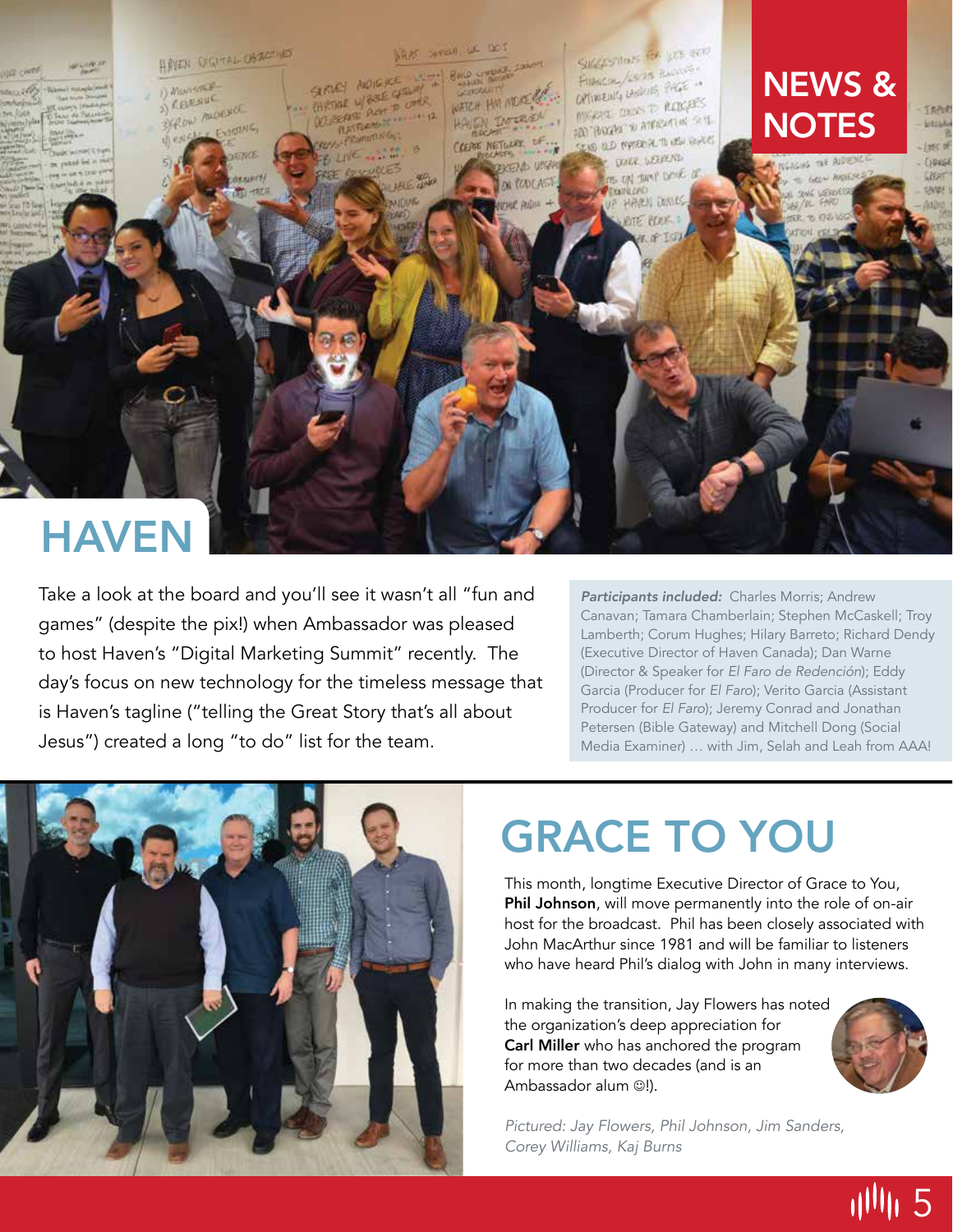# PHOTO



## WE'VE BEEN MEETING!

Andrew Hess from *Core Christianity* … excited to be working on a new daily 25:00 broadcast featuring Mike Horton. The program will feature a question-and-answer format, designed to help every believer engage the world with the Gospel of Jesus Christ. Watch for more details soon on the September launch.





Delighted to enjoy fellowship at Ambassador with John Fuller and Tim Sawer from Focus on the Family prior to their stop at Salem HQ in Camarillo with Chris Gould and Dave Santrella.



6 111111

### WHEN WE AREN'T MEETING... we're still meeting!

At the iconic Pantages Theater … it was "a whole new world" for Joni & Ken Tada, Rainey Floreen and Peg Campbell when they attended Disney's *Aladdin* production in Hollywood.

#### At a good restaurant  $\odot$  ... what better place for sharing ideas on the future—and a good meal! Glad to welcome The Colson Center's John Stonestreet to the OC again.



## WHILE WE'RE MEETING, they're working!

Charles Morris and Dan Warne (voice of *El Faro de Redención*) join Trans World Radio President Lauren Libby as the ribbon is cut on TWR's recently revitalized (and power increased) transmission from Bonaire into Cuba.

Currently under construction, the *Global Mercy* recently passed the shipyard's float test. When completed, this new hospital ship will more than double the capacity of Mercy Ships to provide hope and healing. ©Mercy Ships

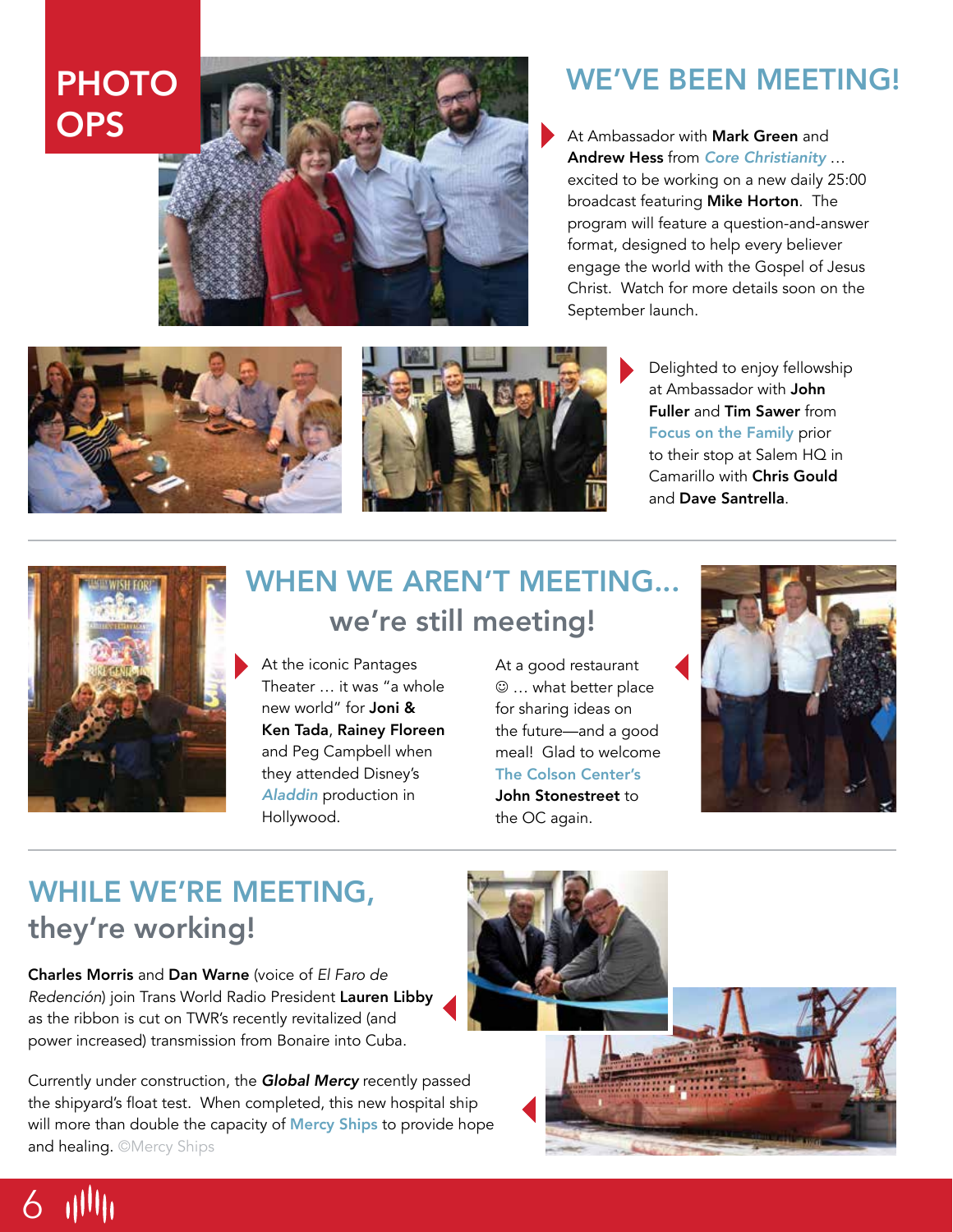## QUESTION OF THE MONTH

#### *What do you do to welcome Spring?*



- 1. Say goodbye to the snow shovel! (About May or June!)
- 2. Prepare to plant a garden.
- 3. Fire up the grill; go fishing; have a picnic; outside games with the grandkids!
- 4. And in devotion to my wife, Ellen, Spring Cleaning!!

Jim McBride General Manager KGLE-AM | Glendive, MT

We put all the plants we brought inside for the winter back out onto the deck, then off to the home improvement store for garden supplies. Next, I make sure I have easy closet access to all my short sleeved work shirts! It gets warm early here in the south.

Scott Thunder | Station Manager WFCM-FM | Nashville, TN





I welcome Spring by taking down my Christmas lights! @ Basking in the newly returned sunshine, starting garden seeds indoors, and cleaning up "treasures" revealed by the melting snow.

Michelle Eastty | Program Director KCAM & The Light | Glennallen, Alaska

I love the return of longer days, the smell of fresh mulch and freshly planted flowers as my wife (Leslie, pictured here) and I work in the yard together to get it beautified and colorful again after a few months of temperamental Texas weather!

Jeff Mitchell | General Manager Salem Radio | Dallas/Fort Worth



*What do you do to welcome Spring? Tell us at ambaa.com/news.*

# COMING UP

*The month begins with NRB* … *if this arrives before you hop on a plane to Nashville, please plan to visit Ambassador at Delta Island "E" … we've got a little something special for you!*

#### MARCH 2-4

Barry Meguiar puts on his other hat and heads to Motor City for the annual Motorama event.

#### MARCH 3-24

Three consecutive weekly Big Break conferences will be hosted by Cru in Panama City Beach (FL) as students hit the beaches for spring holidays.

#### MARCH 7-9

Speakers at the annual Shepherds' Conference (Sun Valley CA) include John MacArthur, Al Mohler, H. B. Charles, and others.

#### MARCH 8

Anne Graham Lotz is in Baltimore on behalf of Operation Christmas Child's Connect Conference.

#### MARCH 23-25

In the Windy City (Oak Brook) or Akron, couples will gather for FamilyLife's Weekend to Remember. Check the ministry website for a full list of the many *Getaways* scheduled this Spring.

## ON-AIR THIS MONTH

#### *Life Issues*

DAILY 1:00 Brad Mattes, Host

As the newly-merged Life Issues Institute and Susan B. Anthony List organizations deepen the focus on the pro-life front, you won't want to miss a special series on *"Life Issues"* when Brad Mattes will explain how adult stem cell treatment is changing lives:

*"Many Americans are experiencing amazing outcomes with adult stem cells—without the spiritual burden of killing human embryos to get their stem cells."*



7

Contact Lee@ambaa.com to add the daily 1:00 "Life Issues" feature to your line-up and to share these important life messages!